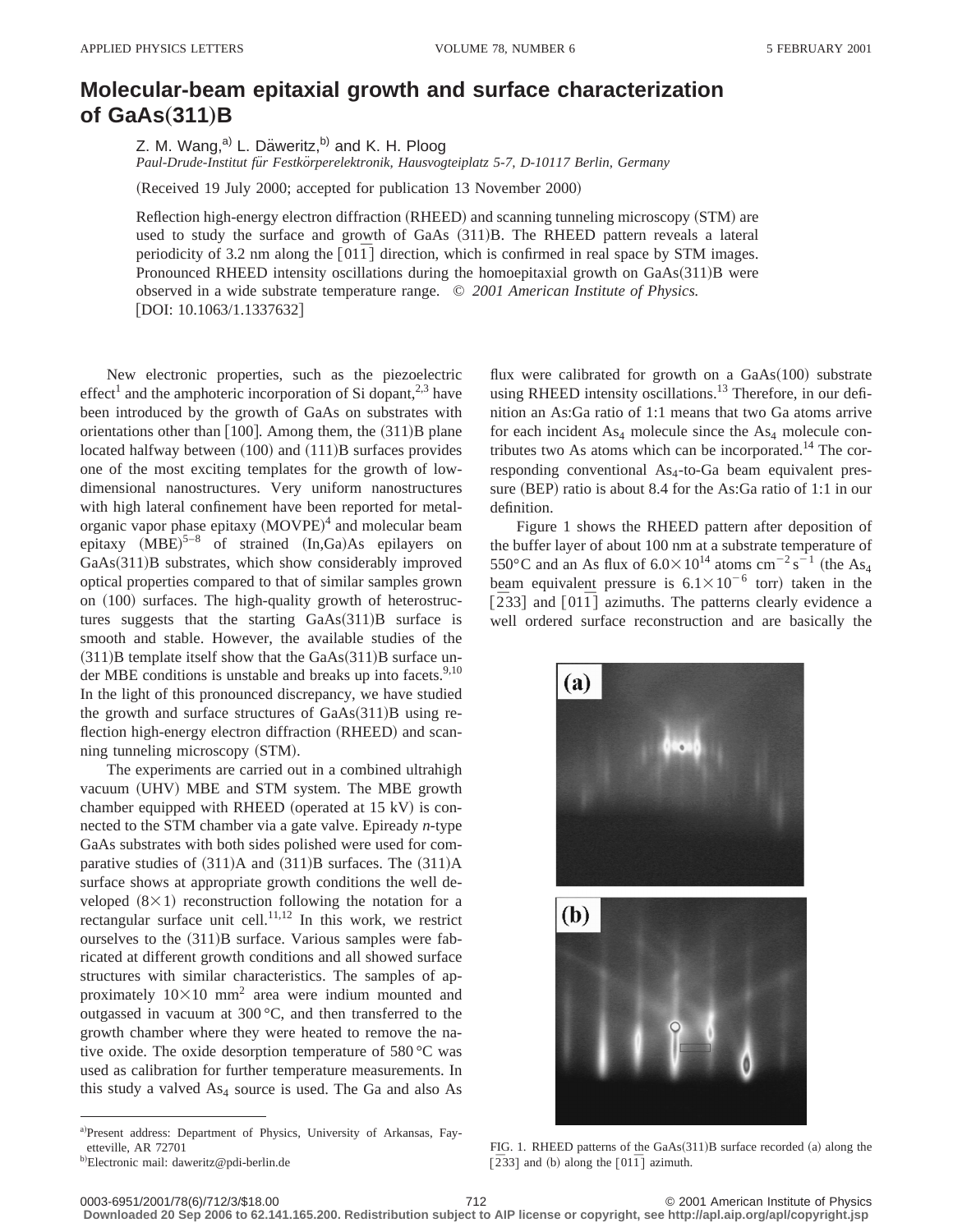

FIG. 2. STM images of the GaAs(311) surface in different magnifications. (a)  $GaAs(311)A$ , (b) and (c)  $GaAs(311)B$ . The insets (a) and (c) show the height modulation along the marked lines.

same as observed for the GaAs $(311)$ A surface.<sup>11,12</sup> This is the first experimental evidence that the  $(311)B$  surface develops a stable  $(8\times1)$  reconstruction which is analogous to that of the  $(311)$ A surface, i.e., the surface phase is characterized



FIG. 3. Temperature dependence of RHEED intensity oscillations of the GaAs  $(311)B$  homoepitaxial growth with a Ga flux of 0.78 ML/s.

sharp contradiction to that of other authors from low-energy electron diffraction (LEED) and photoelectron spectroscopy studies resulting in the statement that the  $GaAs(311)B$  surface is not stable and does not show any superstructure even after preparation by MBE.<sup>10</sup> Theoretical investigations for GaAs $(311)$ B by Platen *et al.*<sup>15</sup> do not consider a superstructure. Our STM experiments, however, confirm the results obtained by RHEED.

For the corresponding studies, the  $(8\times1)$  reconstructed surface is cooled down by decreasing both the substrate temperature and the As flux while keeping the RHEED pattern unchanged. After closing the valve of the arsenic source at a substrate temperature of  $450^{\circ}$ C, the sample is transferred to the STM chamber without breaking the UHV condition. Filled states STM images were collected at sample voltages of 2–4 V and tunneling currents of 0.1–0.4 nA. The surface morphology shown in Fig.  $2(b)$  is comparable with the result obtained from  $GaAs(311)A$  shown in Fig. 2(a), but the rows running along  $[\overline{2}33]$  are less ordered. The different ordering degree of the  $(8\times1)$  reconstructions indicates that the kink formation energy for  $GaAs(311)B$  is lower than that for GaAs $(311)$ A, but the increased disorder on GaAs $(311)$ B may also partly result from the surface cooling down process. The temperature range in which a stable  $(8\times1)$  reconstruction observed is more limited for  $GaAs(311)B$  than for  $GaAs(311)A$ . The line scan in the inset of Fig. 2(c) reveals that the lateral spacing of the rows is about 3.2 nm as calculated from the RHEED pattern. Moreover, the surface step height of the GaAs  $(311)B$  surface is determined to be 0.17 nm, similar to the result obtained for  $GaAs(311)$ A [Fig.  $2(a)$ ]. Therefore, the step height of the GaAs $(311)$ B surface amounts obviously to one monolayer (ML). The line scan of Fig.  $2(c)$  reveals a surface corrugation of one ML height for  $GaAs(311)B$ , but this result needs further confirmation by atomically resolved images. The height corrugation observed by STM depends on the tip sharpness and scanning parameters. The corrugation measured for the  $GaAs(311)A$  surface in Fig.  $2(a)$  is much smaller than the real value of 0.34 nm demonstrated in former high resolution STM studies.<sup>12</sup>

by a 3.2 nm periodicity along [011]. The observation is in growth with an As:Ga ratio of 2:1 and at substrate tempera-<br>Downloaded 20 Sep 2006 to 62.141.165.200. Redistribution subject to AIP license or copyright, see http: RHEED intensity oscillations recorded during GaAs